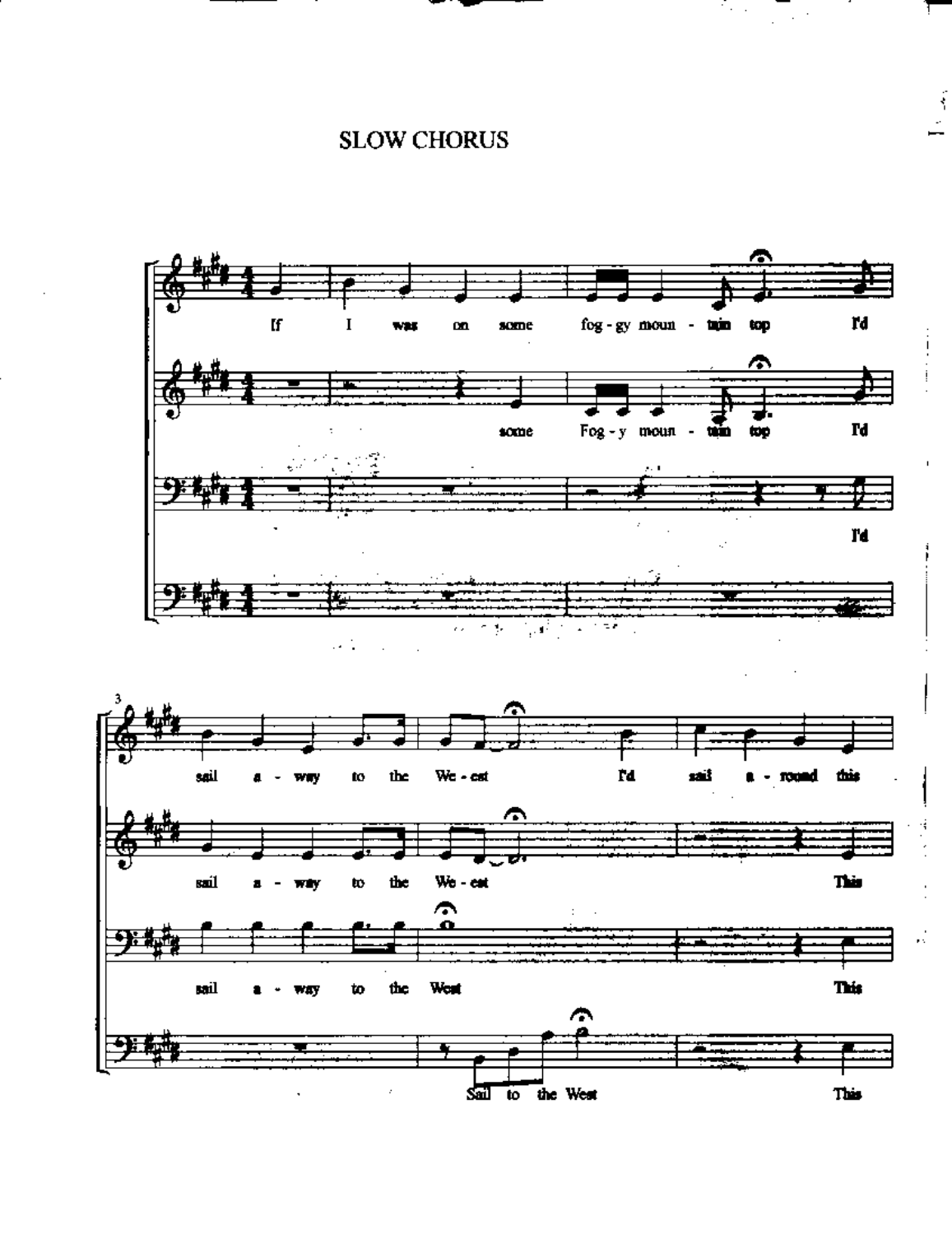## Stow chomes 2

 $\overline{\phantom{0}}$ 





Um cha<br>Um did-dle (2nd time)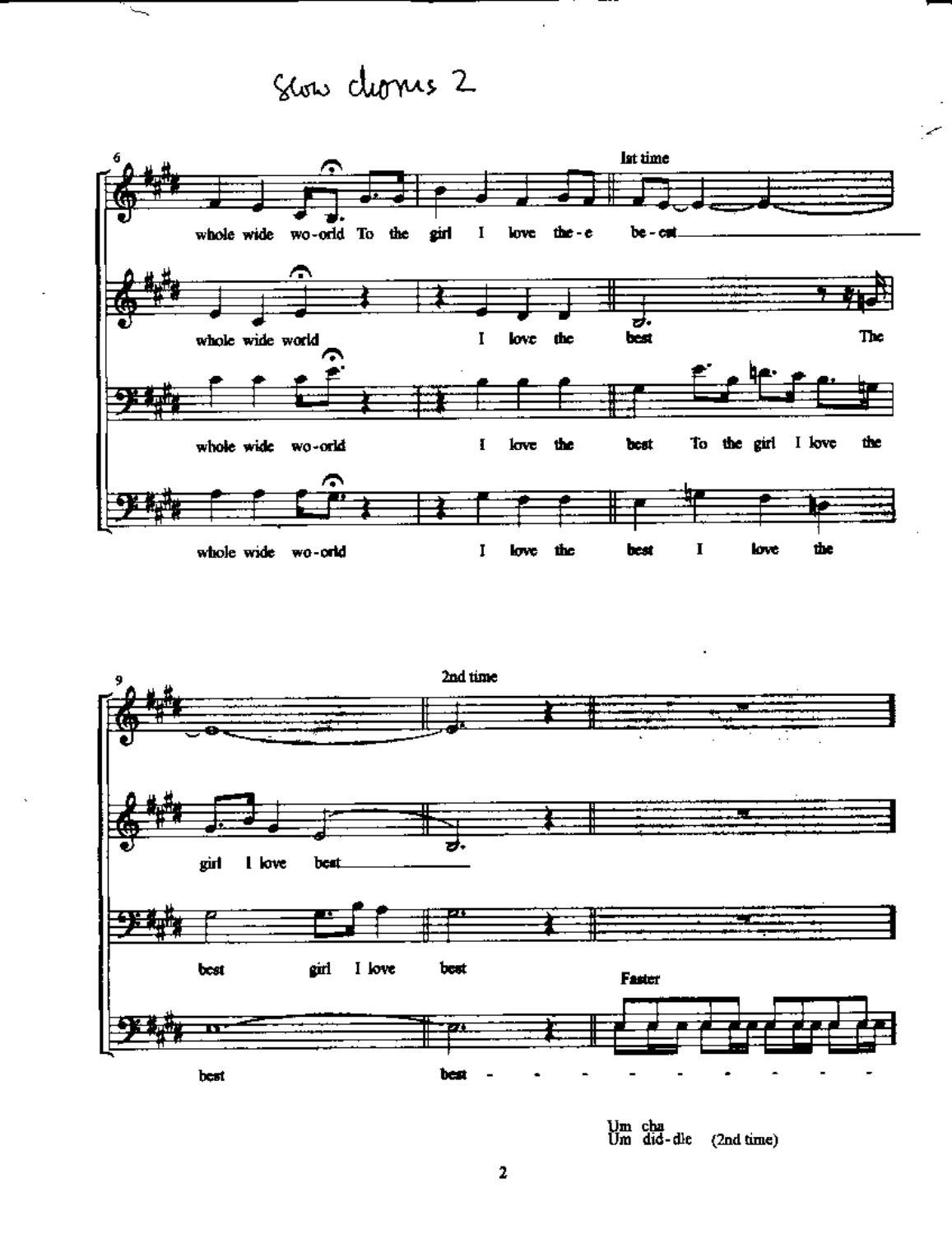## FOGGY MOUNTAIN TOP

An: Graham Stacy

<sup>~</sup>-



,